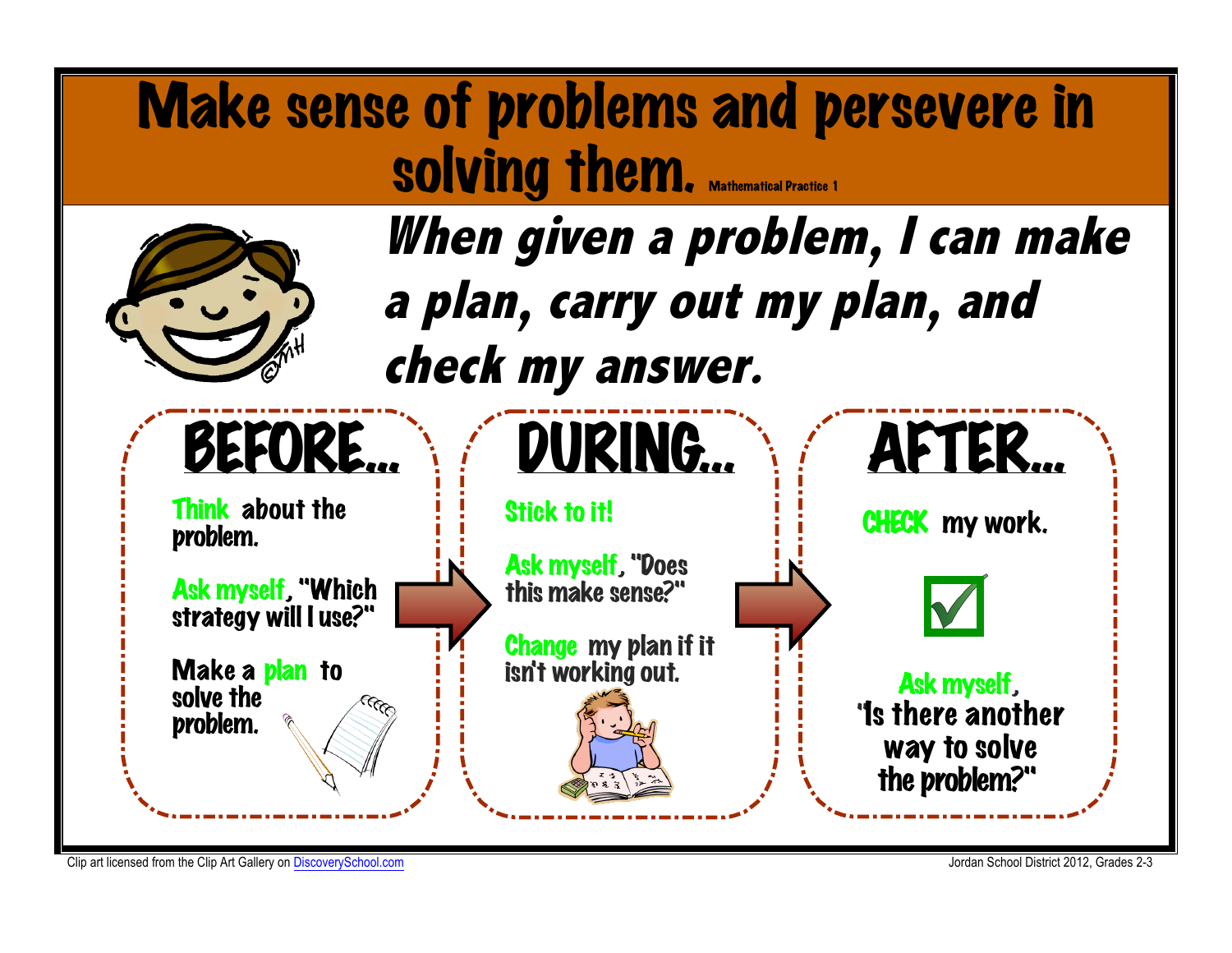#### Reason abstractly and quantitatively. **Mathematical Practice 2**



# **I can use numbers and words to**  help me make sense of problems.





### Words to Numbers

**There are 26 boys and 27 girls on the playground. How many children are on the playground?**

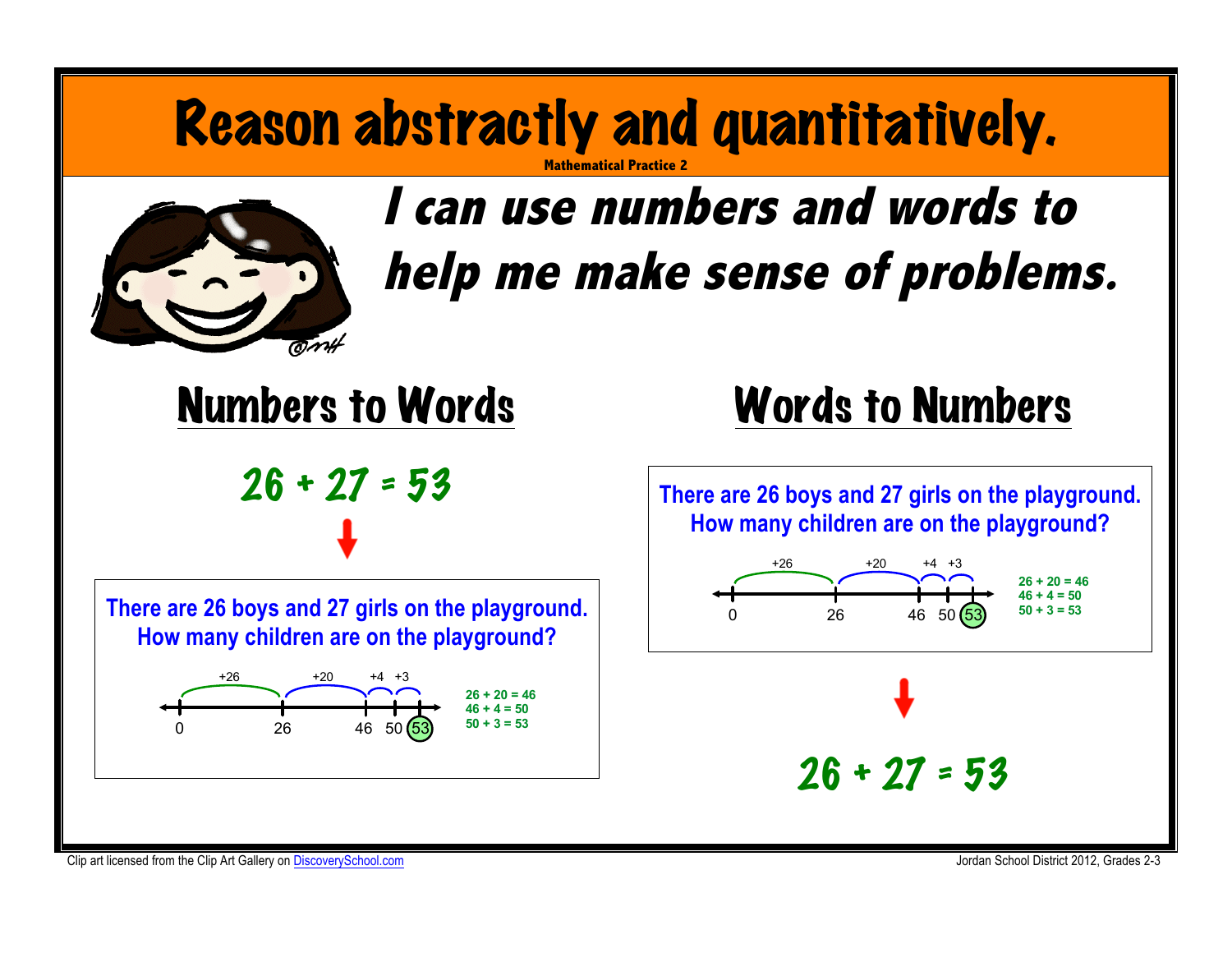# Construct viable arguments and critique the **reasoning of others.** Mathematical Practice 3



**I can explain my thinking and respond to the mathematical thinking of others.**

can explain my strategy using…

I can compare strategies with others by…

- objects, drawings, and actions
	-
- examples and non-examples
- contexts

• listening



- asking useful questions (2)
- understanding mathematical connections between strategies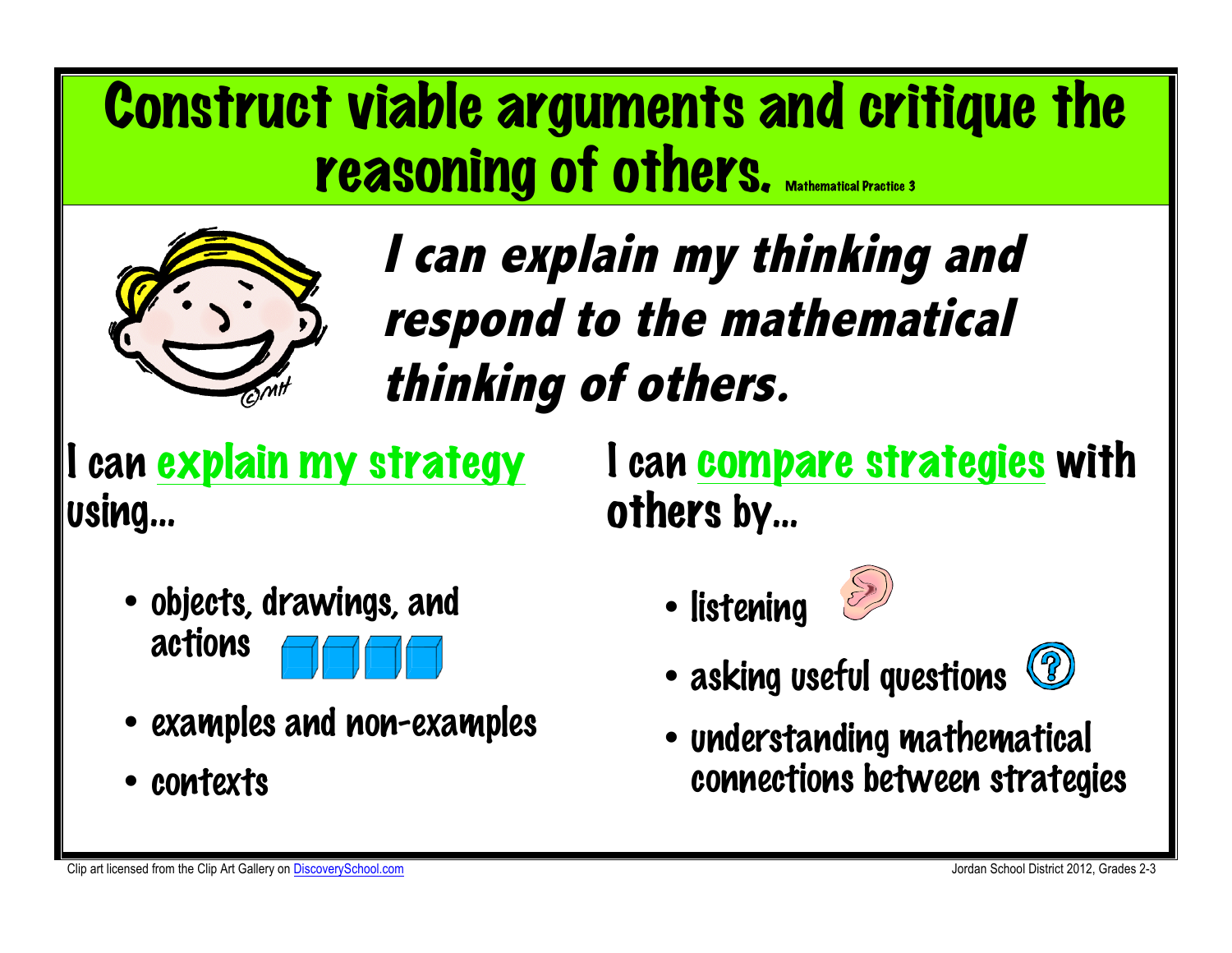# Model with mathematics.



#### **Mathematical Practice 4**

## **I can recognize math in everyday life and use math I know to solve problems.**

### I can use….



Clip art licensed from the Clip Art Gallery on DiscoverySchool.com and the Clip Art Gallery on DiscoverySchool.com and the Clip Art Gallery on DiscoverySchool.com and the Clip Art Gallery on DiscoverySchool.com and the Cli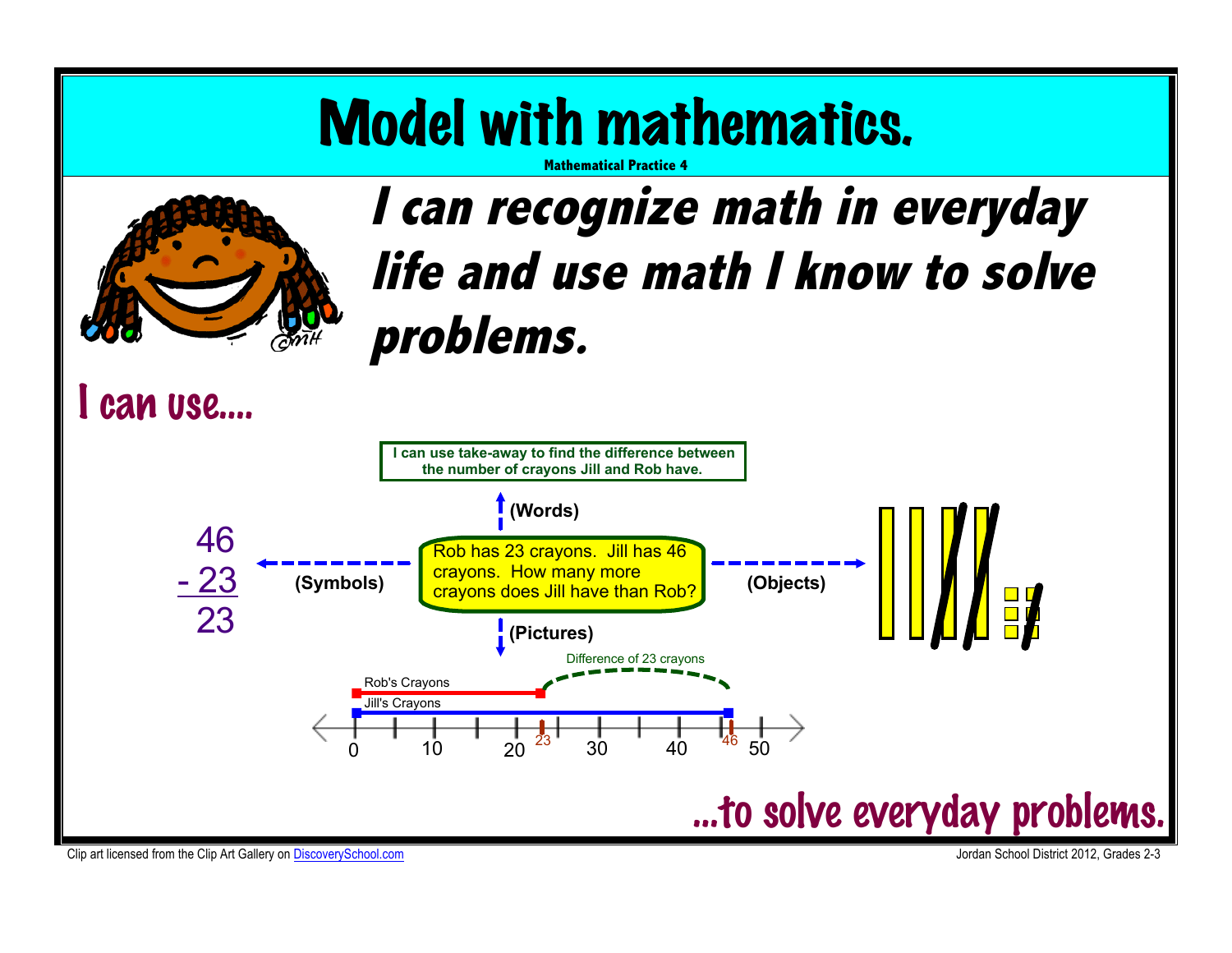#### Use appropriate tools strategically. Mathematical Practice 5



**I can use certain tools to help me explore and deepen my math understanding.**



I have a math toolbox.

- I know HOW and WHEN to use math tools.
- I can reason: "Did the tool I used give me an answer that makes sense?"

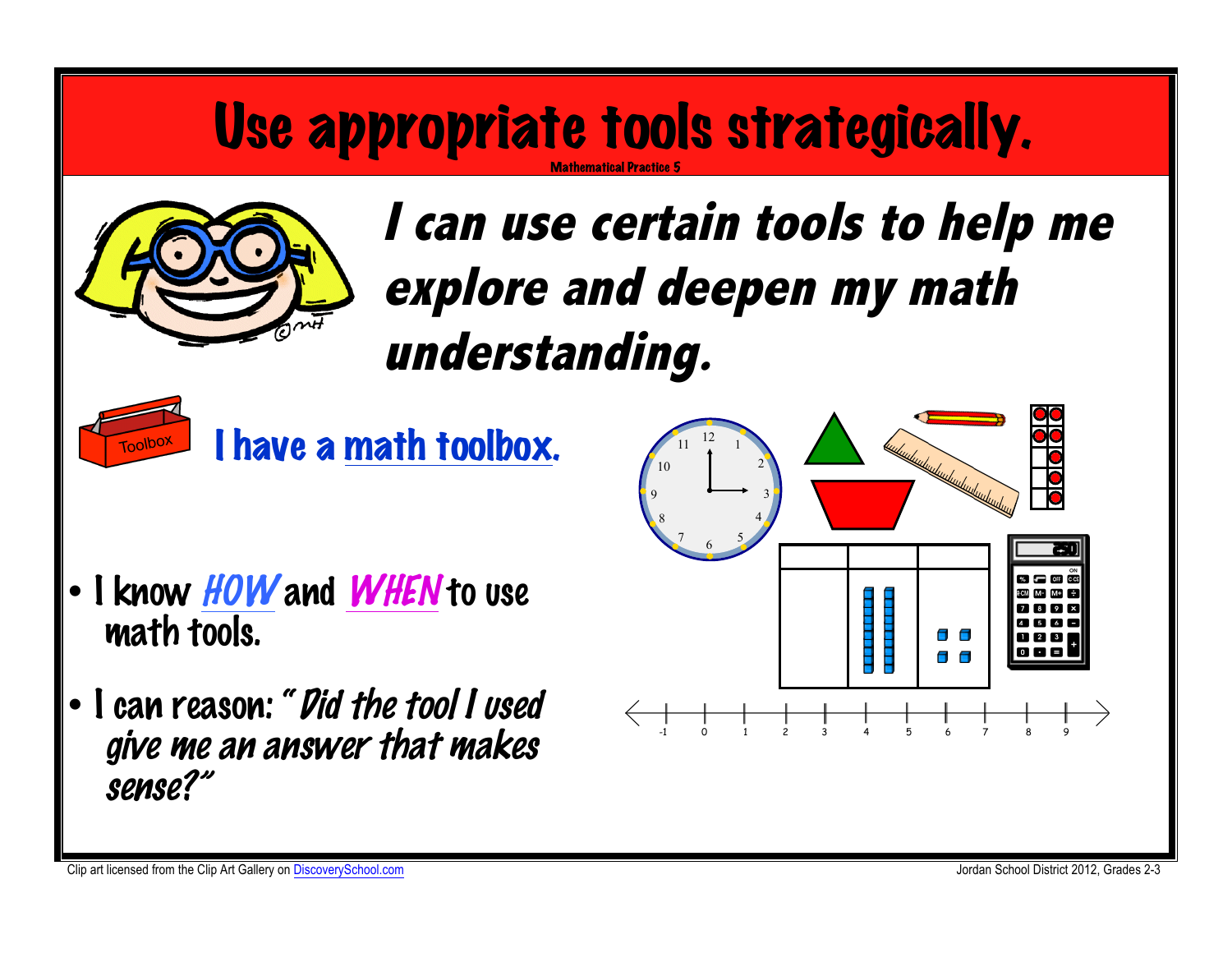# Attend to precision.

Mathematical practice 6



# **I can be precise when solving problems and clear when I share my ideas.**

Careful and clear mathematicians use…



- math vocabulary
- symbols that have meaning
- context labels
- units of measure
- calculations that are accurate and efficient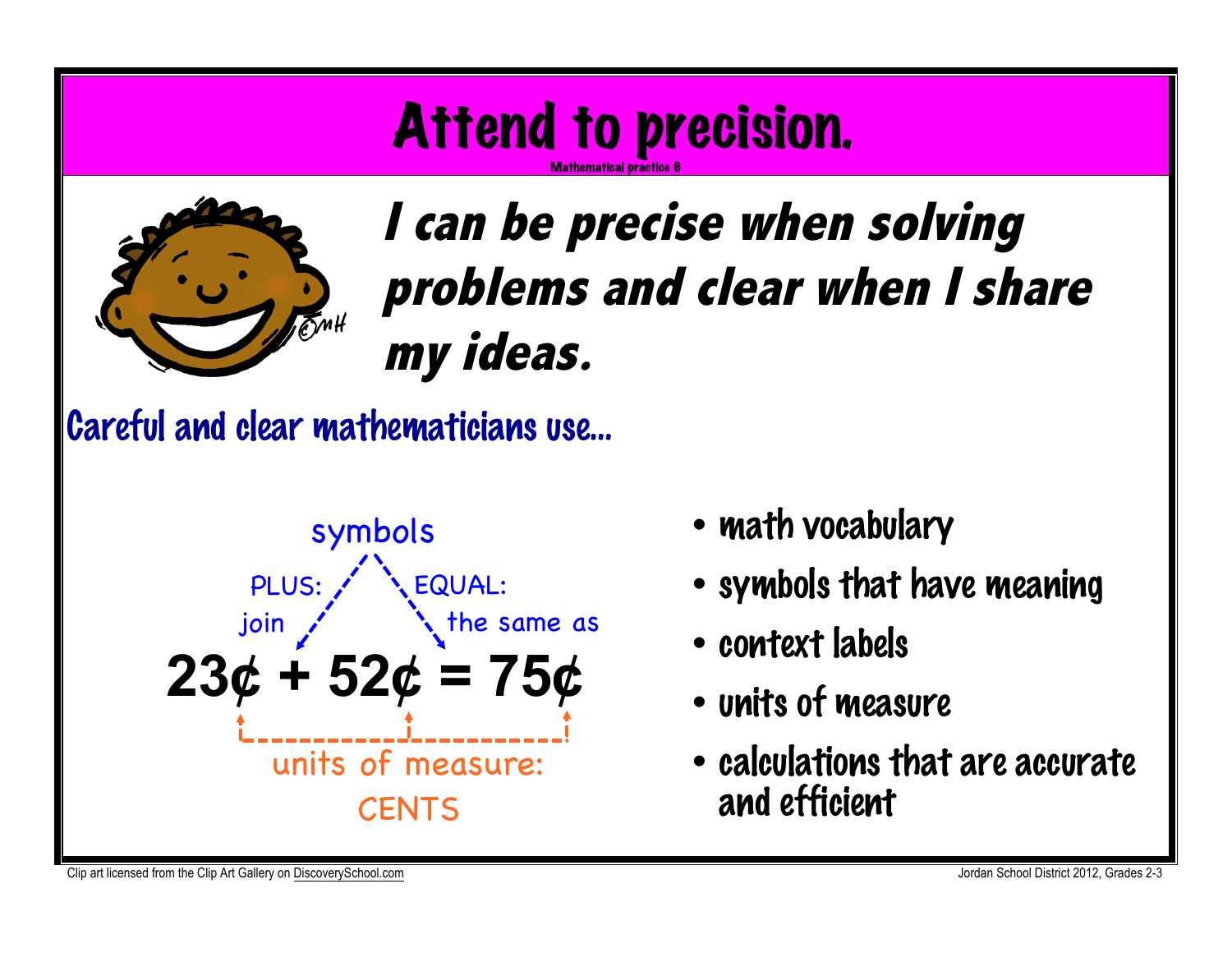